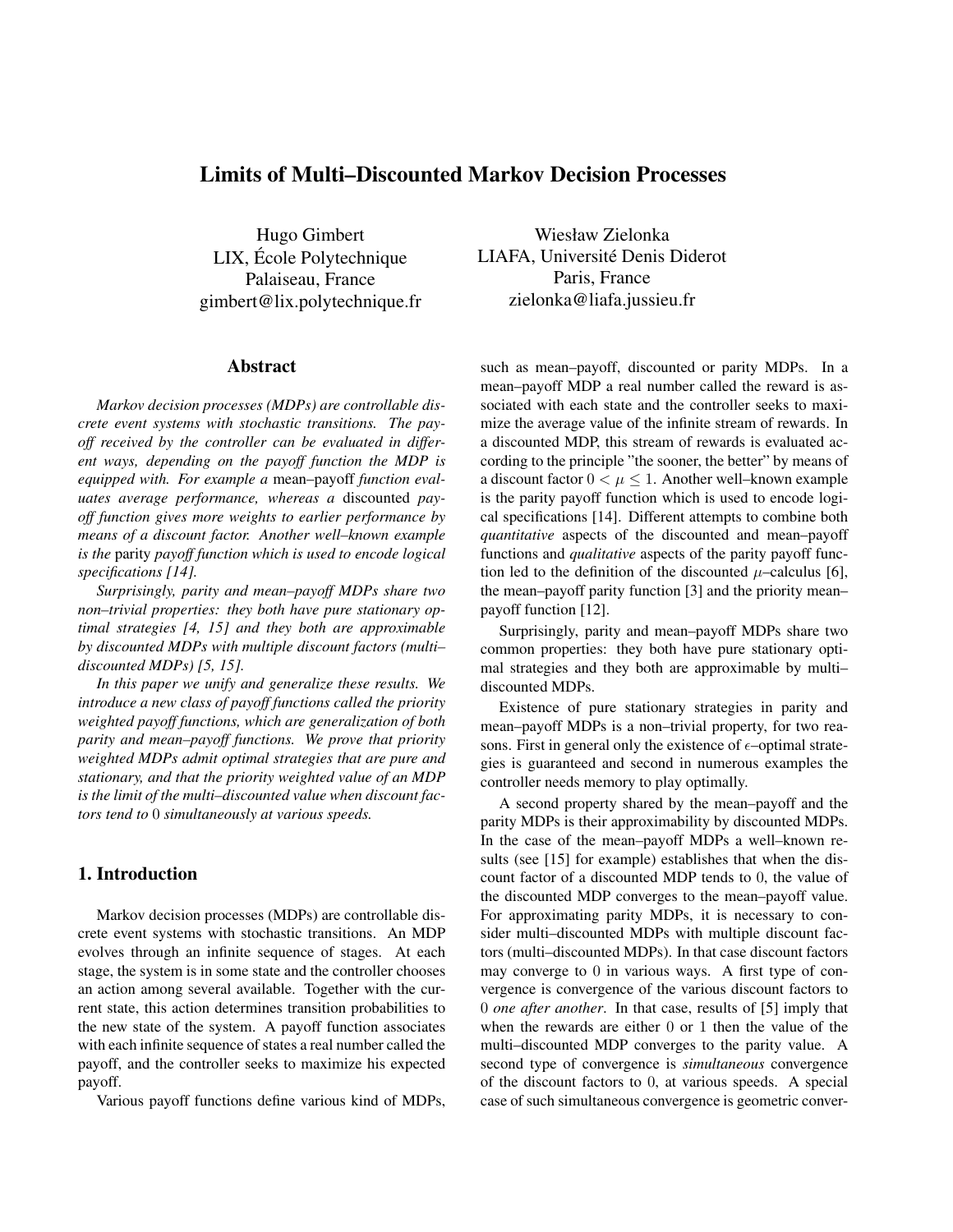gence where each discount factor converges to 0 at geometric speed  $\left(\frac{1}{n^{k+1}}\right)_{n\in\mathbb{N}}$  for some  $k \in \mathbb{N}$ . In the non–stochastic case, [13] establishes that the multi–discounted value converges to the parity value.

In fact, [13] goes further and unify these results about parity and mean–payoff MDPs, in the non–stochastic case. That unification is realized by means of the class of priority mean–payoff functions, which are generalizations of both parity and mean–payoff functions. The two following results hold. First, one–player priority mean–payoff games on graphs admit pure stationary optimal strategies. Second the priority mean–payoff value is the limit of the multi– discounted value, When discount factors converge to 0 one after another or also simultaneously at various geometric speeds  $\left(\frac{1}{n^{k+1}}\right)_{n\in\mathbb{N}}$  for some  $k\in\mathbb{N}$ .

These last results suffer restrictions that leave some questions open. First restriction is technical: only the non– stochastic case is considered, hence it is natural to wonder whether part of results of [13] about (one–player) games on graphs are extendable to MDPs? Second restriction is about the convergence of discount factors: only the case of "one after another" or geometric convergence to 0 is considered. It is natural to wonder what happens when discount factors tend to 0 at various speeds, with no restriction on these speeds: does the multi–discounted value converges? Towards which value?

In this paper, we give answers to these three questions. For that purpose we introduce the class of *priority weighted* MDPs which generalize priority and mean–payoff functions.

- 1. We prove that priority weighted MDPs admit pure stationary optimal strategies (Theorem 2).
- 2. We prove that the priority weighted value of an MDP is the limit of the multi–discounted value when discount factors converge simultaneously to 0, at comparable speeds (Theorem 6).
- 3. Moreover, we prove that in some sense, the class of priority weighted MDPs is the most general class of MDPs whose values are approximable by the multi– discounted value when discount factors tend to 0 simultaneously (Theorem 6).

These results have several interests. First one is algorithmic: priority weighted mean–payoff MDPs provide a new example of MDPs whose values are computable (cf. Section 7). Second is theoretic: we extend several results about existence of pure stationary optimal strategies [4, 15] or limits of multi–discounted MDPs [15, 5, 13].

#### 2. Markov Decision Processes

**Notations.** By  $\mathbb{R}_{>0}$  and  $\mathbb{R}_{\geq 0}$  we denote respectively the sets of strictly positive and non–negative real numbers. If S is a finite set then by  $S^*$  and  $S^{\omega}$  we denote respectively the sets of finite and infinite words on S, and we denote  $\mathcal{D}(S)$ the set of probability distributions on S, i.e.  $\mathcal{D}(S) = \{\delta :$  $\mathbf{S} \to \mathbb{R} \mid \forall s \in \mathbf{S}, \ 0 \le \delta(s) \le 1 \text{ and } \sum_{s \in \mathbf{S}} \delta(s) = 1 \}.$ 

We fix a finite set of states S for the rest of this paper, and call it the set of *states*.

Definition 1 (Markov chains and controllable Markov chains). *A* controllable Markov chain  $A = (S, A, (A(s))_{s \in S}, p)$  *consists of a finite set of states* S *and a finite set of actions* A*. For each state*  $s \in S$ ,  $A(s) \subseteq A$  *is the set of actions available at s. For each*  $s, t \in S$  *and*  $a \in A(s)$ *,*  $p(t|s, a)$  *is the conditional probability to go to state* t *from state* s *upon the execution of action* a. In the special case where, for each  $s \in S$   $A(s)$ *is a singleton,* A *is called a* Markov chain*.*

Intuitively, a controllable Markov chain evolves in discrete steps. At each step, the chain is in some state s and the controller chooses an available action  $a \in \mathbf{A}(s)$ . Then the state changes to state t with probability  $p(t|s, a)$ . For choosing his actions the controller uses a strategy:

Definition 2 (Finite histories and strategies). *A finite history is a finite sequence*  $h = s_0 a_1 s_1 \cdots s_n \in S(AS)^*$  *such that, for each*  $0 \leq i < n$   $a_{i+1} \in \mathbf{A}(s_i)$ *. States*  $s_0$  *and*  $s_n$ *are respectively the source and the target of* h*. The set of finite histories is denoted* H<sup>∗</sup> <sup>A</sup> *or* H<sup>∗</sup> <sup>A</sup>,s *if we fix the source s*. A strategy *is a mapping*  $\sigma : \mathcal{H}_\mathcal{A}^* \to \mathcal{D}(A)$  *such that, for*  $\mathit{any}\text{ finite}\text{ }history\text{ }h\in\mathcal{H}_\mathcal{A}^*$  with target  $t$  the distribution  $\sigma(h)$ *puts non–zero probabilities only on actions available in* t*,*  $i.e. \in \mathbf{S}, \sigma(h) \in \mathcal{D}(\mathbf{A}(t)).$ 

Thus, in general, the actions prescribed by a strategy depend on the entire history and the strategy uses randomization. On the other hand, a strategy is said to be *pure* if actions are chosen deterministically, i.e. for each finite history h and each action a either  $\sigma(h)(a) = 0$  or  $\sigma(h)(a) = 1$ . A strategy  $\sigma$  is *stationary* if for any two finite histories  $h, h' \in \mathcal{H}_{\mathcal{A}}^*$  with same target state  $t, \sigma(h) = \sigma(h') (= \sigma(t)).$ We can identify pure stationary strategies with mappings  $\sigma : \mathbf{S} \to \mathbf{A}$ .

Let us fix a strategy  $\sigma$ . Then, intuitively, the probability of the finite history  $s_0a_1 \cdots a_ns_n$  is  $\sigma(s_0)(a_1)$ .  $p(s_1|s_0, a_1)\cdots \sigma(s_0\cdots s_{n-1})(a_n)\cdot p(s_n|s_{n-1}, a_n).$ 

Definition 3 (Probability measure induced by a strategy). An infinite history is an infinite sequence  $h =$  $s_0a_1s_1\cdots \in S(AS)^{\omega}$  such that, for each n,  $a_{n+1} \in$  $\mathbf{A}(s_n)$ *. The set of infinite histories with source s is denoted*  $\mathcal{H}_{\mathcal{A},s}^{\omega}$ . It is equipped with the  $\sigma$ -field generated by the ran*dom variables*  $S_n$ ,  $A_n$ ,  $n \in \mathbb{N}$ , where  $S_n(s_0a_1s_1\cdots) = s_n$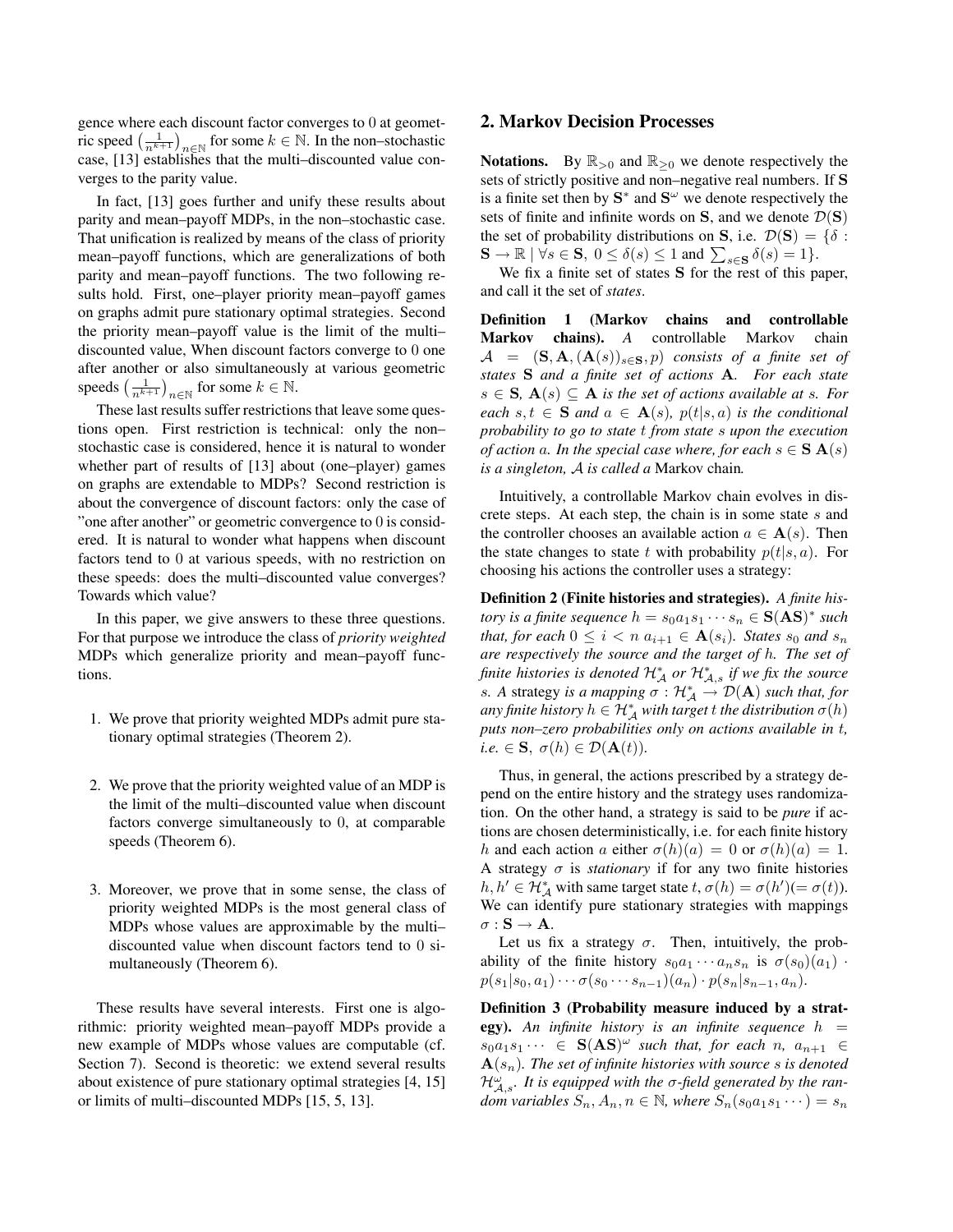and  $A_n(s_0a_1s_1\cdots) = a_n$ . In the sequel, a measur*able set of infinite paths will be called an* event*. According to a theorem of Ionescu Tulcea [1], for each strategy*  $\sigma$ , there exists a unique probability measure  $\mathbb{P}_{s}^{\sigma}$  on  $\mathcal{H}_{\mathcal{A},s}^{\omega}$ *such that, for each finite history*  $s_0a_1s_1 \cdots s_na_{n+1}s_{n+1} \in$  $\mathcal{H}_{\mathcal{A},s}^{*}$ ,  $\mathbb{P}_{s}^{\sigma}(s_{0}) = 1$ ,  $\mathbb{P}_{s}^{\sigma}(A_{n+1} = a_{n+1} | S_{0}A_{1} \cdots S_{n} =$  $s_0a_1 \cdots s_n$  =  $\sigma(s_0a_1 \cdots s_n)(a)$  *and*  $\mathbb{P}_s^{\sigma}(S_{n+1}$  =  $s_{n+1}$  |  $S_0A_1 \cdots S_nA_{n+1} = s_0a_1 \cdots s_na_{n+1}$  =  $p(s_{n+1}|s_n, a_{n+1})$ . The expectation of a real-valued random variable X under the probability measure  $\mathbb{P}_{s}^{\sigma}$  is de*noted*  $\mathbb{E}_{s}^{\sigma}$  [X].

After an infinite history the controller gets some payoff, which is computed by a payoff function  $\phi$ . Once the controllable Markov chain  $A$  and the payoff function  $\phi$  are chosen, we obtain a *Markov decision process*  $(A, \phi)$  in which the controller seeks to use strategies which maximize his expected payoff:

Definition 4 (Payoff functions, Markov decision processes, expected payoff, value of a state and optimal strategies). *A payoff function is a bounded measurable function*  $\phi$  :  $S^{\omega} \rightarrow \mathbb{R}$ . *A* Markov decision process *is a couple*  $\mathcal{M} = (\mathcal{A}, \phi)$  *where*  $\mathcal{A}$  *is a controllable Markov chain and*  $\phi$  *is a payoff function. Let*  $s \in S$  *be a state and* σ *a strategy. The* expected payoff *under probability*  $\mathbb{P}_s^{\sigma}$  is  $\mathbb{E}_s^{\sigma}$  [ $\phi(S_0S_1\cdots)$ ] *and will often be denoted*  $\mathbb{E}_s^{\sigma}$  [ $\phi$ ]. *The* value of a state  $s \in S$  *in the MDP M is the supremum of expected payoffs over all strategies:*  $val(M)(s) =$  $\sup_{\sigma} \mathbb{E}_{s}^{\sigma} [\phi]$ . A strategy  $\sigma$  *is said to be* optimal *if*  $\forall s \in$  $\mathbf{S}, \ \mathbb{E}_s^{\sigma}[\phi] = \text{val}(\mathcal{M})(s).$ 

In this paper, we are interested in properties of MDPs  $(\mathcal{A}, \phi)$  that hold for a fixed payoff function  $\phi$ , *independently of the controllable Markov chain* A. In particular, we are interested in the convergence of the values of MDPs. For that purpose, it will be convenient to use the following notions of convergence:

Definition 5 (MC–convergence and MDP–convergence). *Let*  $\phi_{\infty}$  *be a payoff function and*  $(\phi_n)_{n \in \mathbb{N}}$  *be a sequence of payoff functions. We say that*  $(\phi_n)_{n \in \mathbb{N}}$  MDP–converges *(resp. MC–converges) to*  $\phi_{\infty}$  *if for any Markov decision process (resp. any Markov chain)* A *and any state* s *of* A*,*  $val(\mathcal{A}, \phi_n)(s) \longrightarrow_n val(\mathcal{A}, \phi_\infty)(s)$ .

We will use later the fact that for the special class of payoff functions that ensure existence of pure positional optimal strategies, notions of MC–convergence and MDP– convergence coincide:

Proposition 1 (Equivalence of MC–convergence and **MDP–convergence).** Let  $\phi_{\infty}$  be a payoff function and  $(\phi_n)_{n\in\mathbb{N}}$  *be a sequence of payoff functions. Suppose that for each* n ∈ N ∪ {∞} *and each controllable Markov chain* A *there exists pure stationary optimal strategies in the MDP*  $(\mathcal{A}, \phi_n)$ . Then  $(\phi_n)_{n \in \mathbb{N}}$  MDP–converges to  $\phi_\infty$  if and only *if*  $(\phi_n)_{n \in \mathbb{N}}$  *MC–converges to*  $\phi_{\infty}$ *.* 

*Proof.* Since Markov chains are special cases of MDPs, MDP–convergence implies MC–convergence. Conversely, suppose that  $(\phi_n)_{n \in \mathbb{N}}$  MC–converges to  $\phi_{\infty}$ . We prove that  $(\phi_n)_{n\in\mathbb{N}}$  MDP–converges to  $\phi_\infty$ . Let  $A = (S, A, (A(s))_{s \in S}, p)$  be a controllable Markov chain. Let  $\Sigma_{ps}$  be the set of pure stationary strategies for A. If we fix a pure stationary strategy  $\sigma : S \to A$ for A we obtain a Markov chain that we denote  $A[\sigma]$ . Since  $(\phi_n)_{n \in \mathbb{N}}$  MC–converges to  $\phi_\infty$ ,  $\mathbb{E}_s^{\sigma} [\phi_n] =$  $\operatorname{val}(\mathcal{A}[\sigma], \phi_n)(s) \longrightarrow_n \operatorname{val}(\mathcal{A}[\sigma], \phi_\infty)(s) \quad = \quad \mathbb{E}^\sigma_s[\phi_\infty].$ Since  $\Sigma_{ps}$  is finite and by existence of pure stationary optimal strategies this implies  $val(A, \phi_n)$  =  $\max_{\sigma \in \Sigma_{ps}} \mathbb{E}_s^{\sigma} [\phi_n] \longrightarrow_n \max_{\sigma \in \Sigma_{ps}} \mathbb{E}_s^{\sigma} [\phi_\infty]$  = val $(\mathcal{A}, \phi_{\infty}).$  $\Box$ 

#### 3. Discounted and mean–payoff MDPs

From this moment onward with each state s is associated a reward  $r(s) \in \mathbb{R}$ . Thus for an infinite history  $s_0a_1s_1 \cdots \in$  $\mathcal{H}_{\mathcal{A}}^{\omega}$  we obtain an infinite sequence  $r(s_0), r(s_1), \dots$  of rewards. The objective of the controller is to maximize a specific evaluation of this sequence.

Discounted MDPs. In a discounted MDP, a sequence  $r(s_0), r(s_1), \ldots$  of rewards is evaluated according to the principle "the sooner the better". Formally, we fix a discount factor  $\mu \in ]0,1]$  and for  $s_0s_1\cdots \in \mathbf{S}^{\omega}$  the value of the discounted payoff function is:

$$
\operatorname{disc}_{r,\mu}(s_0 s_1 \cdots) = \sum_{n=0}^{\infty} \mu (1 - \mu)^n r(s_n) . \qquad (1)
$$

Mean–payoff MDPs. In mean–payoff MDPs we seek to maximize the *average value* of the sequence of rewards. This is done using the *mean–payoff* function:

mean<sub>r</sub>(s<sub>0</sub>s<sub>1</sub>...) = lim sup<sub>n\in\mathbb{N}</sub> 
$$
\frac{1}{n+1}\sum_{i=0}^{n} r(s_i)
$$
. (2)

# 4. Priority weighted MDPs

## 4.1. Definition

Weighted MDPs. In a weighted MDP, with each state s ∈ S is associated not only a reward  $r(s) \in \mathbb{R}$  but also a *weight*  $w(s) \in \mathbb{R}_{>0}$ . The weighted mean–payoff function mean<sub>w,r</sub> evaluates an infinite sequence  $s_0 s_1 \cdots \in \mathbf{S}^{\omega}$  as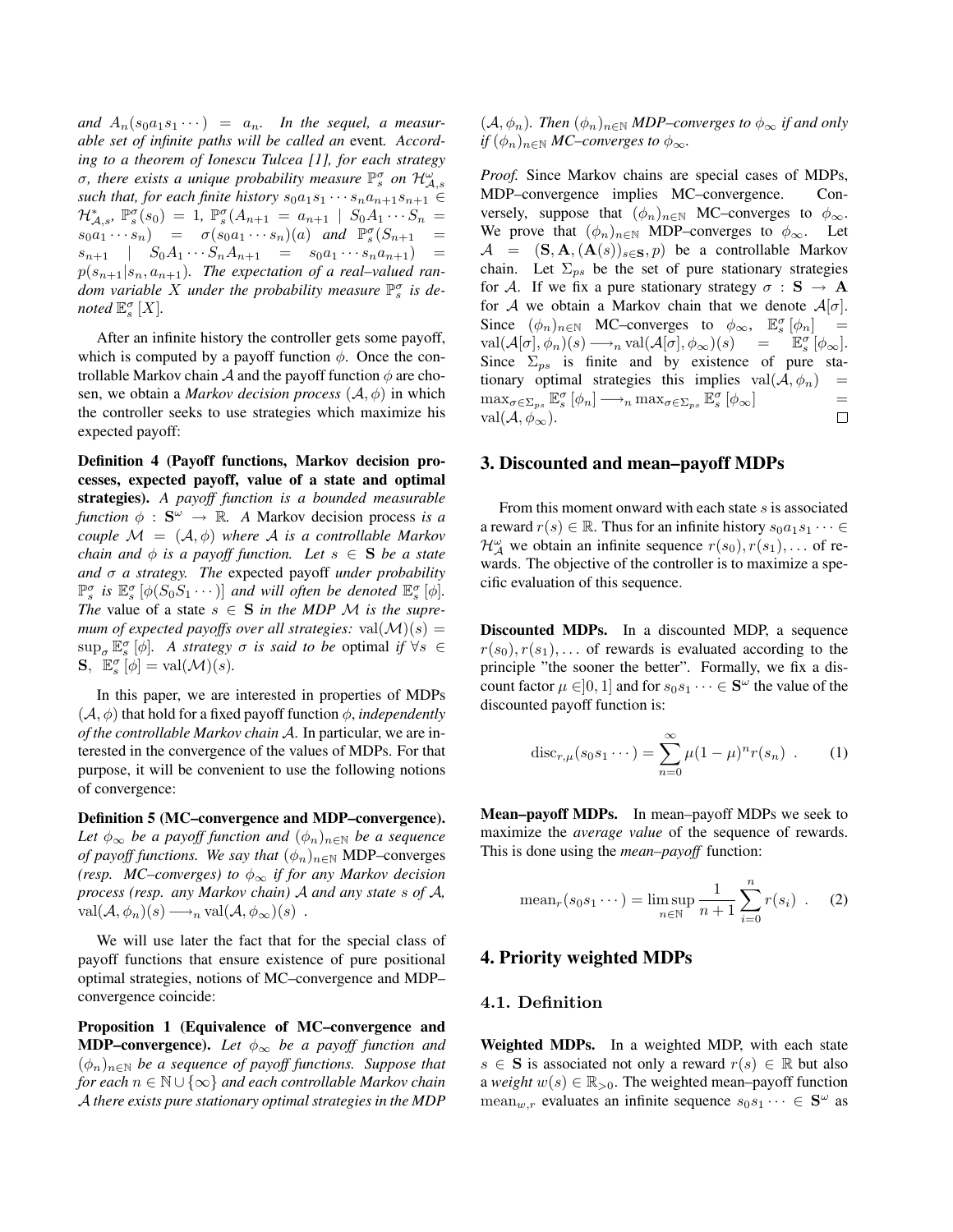follows:

mean<sub>w,r</sub>(s<sub>0</sub>s<sub>1</sub>...)= lim sup<sub>n</sub> 
$$
\frac{1}{\sum_{i=0}^{n} w(s_i)} \sum_{i=0}^{n} w(s_i) r(s_i)
$$
 (3)

Thus, the usual mean–payoff function of (2) is just a special case of (3) with each weight  $w(s)$  equal to 1.

Priority weighted MDPs. In a priority weighted MDP, with each state s is associated not only a reward  $r(s) \in \mathbb{R}$ and a weight  $w(s) \in \mathbb{R}_{>0}$  but also a priority  $c(s) \in \mathbb{N}$ . The priority weighted payoff  $\text{mean}_{c,w,r}$  function computes payoff in several steps. Let  $u = s_0 s_1 s_2 \cdots$ . First we consider the highest priority occurring infinitely often in  $u$ :

$$
\mathbf{c}(u) = \limsup_n c(s_n) .
$$

Then we compute the set of indices of states whose priority is  $c(u)$ :

$$
N(u) = \{ n \in \mathbb{N} \mid c(s_n) = \mathbf{c}(u) \},
$$

and extract the corresponding sub–sequence of states:

$$
\pi(u) = (s_n)_{n \in N(u)} . \tag{4}
$$

Finally we apply the weighted mean–payoff function to this sub–sequence:

$$
\text{mean}_{c,w,r}(u) = \text{mean}_{w,r}(\pi(u)) . \tag{5}
$$

The weighted payoff function (3) is just a special case of (5) with each priority  $c(s)$  equal to 0. Intuitively, weights and priorities are used to give respectively finitely or infinitely more weight to a state than to another. For example, if s and t have the same priority and  $w(s) = 1$  whereas  $w(t) = 2$  then occurrences of t will influence twice more the payoff (3) than occurrences of  $s$ . If  $s$  and  $t$  have different priorities, for example  $c(s) = 0$  and  $c(t) = 1$  and t occurs infinitely often then occurrences of s will not influence at all the payoff (5).

Parity MDPs are also a special case of priority weighted MDPs. In a parity MDP the payoff has value 0 if the highest priority seen infinitely often is even, and 1 if it is odd. Thus, parity MDPs are priority weighted MDPs where weights are constant equal to 1 and reward  $r(s)$  is equal to 1 if  $c(s)$  is odd and equal to 0 if  $c(s)$  is even. The parity payoff function is a central tool in Model–checking used to encode logical specifications [14].

The priority weighted payoff function is not the only payoff function that generalizes both parity and mean– payoff function: recently also the mean–payoff parity [3] and the priority mean–payoff [12] functions have been considered. Since framework of [3, 12] is *two–player zero–sum* *games played on finite graphs*, the suitable framework to compare the present paper to [3, 12] is one–player games on finite graphs. Both the mean–payoff parity function and the priority mean–payoff functions are defined by mean of a reward mapping  $r \in \mathbb{R}^{\mathbf{S}}$  and a priority mapping  $c \in \mathbb{N}^{\mathbf{S}}$ . The priority mean–payoff function is just a special case of the priority weighted payoff function with each weight  $w(s)$ equal to 1. The mean–payoff parity payoff function is rather different: the controller seeks to satisfy the parity condition associated with c. If the controller succeeds then his payoff is the mean–payoff whereas if he fails he is heavily punished: his payoff is  $-\infty$ .

Although the mean–payoff parity and the priority weighted function are both generalizations of parity and mean–payoff functions they have radically different properties. The main difference is that using the mean–payoff parity function does not guarantee the existence of pure stationary optimal strategies, and the controller may even need an infinite amount of memory to play optimally [3]. On the other hand, the use of a priority mean–payoff function guarantees the existence of optimal strategies that are pure and stationary (cf. Theorem 2 in this paper or also [12]). Another difference between the mean–payoff parity and the priority mean–payoff function arises when we consider the stochastic framework. The mean–payoff parity function may have value  $-\infty$  and as soon as this occurs with positive probability the expected payoff is  $-\infty$ . Hence, if there is a non–zero probability that the parity condition is violated, the controller of a mean–payoff parity MDP becomes totally indifferent to the mean–payoff evaluation of rewards. Such a phenomenon does not occur in a priority mean–payoff MDP. Thus when MDPs are used to model stochastic systems with both fairness assumption and quantitative constraints, using a priority mean–payoff function guarantees that the expected payoff always depends on both qualitative (parity) and quantitative (mean–payoff) aspects of the specification.

# 4.2. Pure stationary optimal strategies in priority mean–payoff MDPs

Although priority weighted payoff MDPs are a radical generalization of both mean–payoff and parity MDPs, we do not leave the comfortable framework of MDPs with pure and stationary optimal strategies:

#### Theorem 2. *In any priority weighted MDP there exists an optimal strategy which is pure and stationary.*

This result is well–known in the special cases of parity MDPs [4] or mean–payoff MDPs [15, 16, 2]. However, we could not adapt existing proofs to the case of priority weighted MDPs. Instead, we make use of a criterion for the existence of pure stationary optimal strategies in MDPs, established recently by the first author of this paper :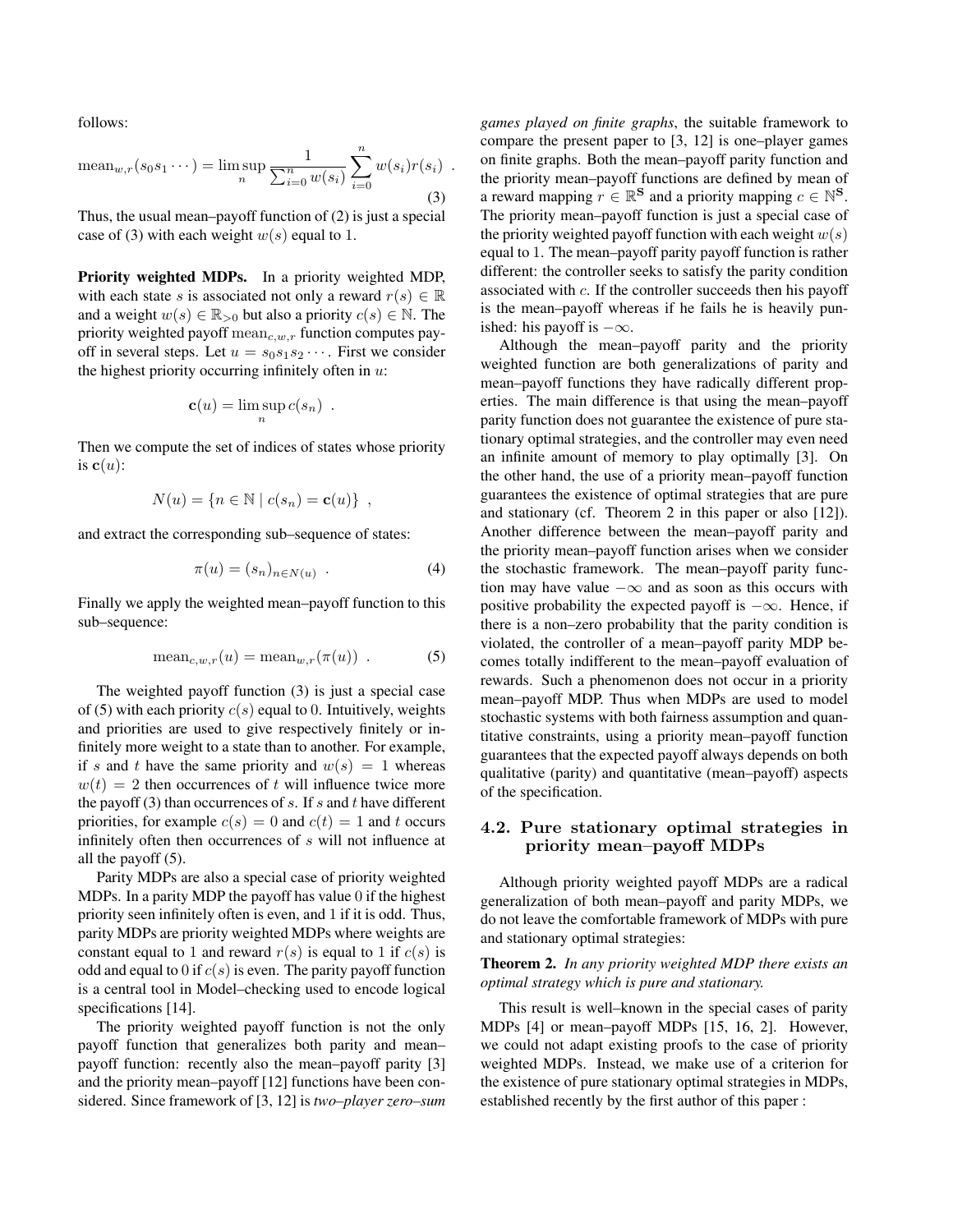Theorem 3 ([11] A criterion for the existence of pure stationary optimal strategies in MDPs). Let  $\phi$  be a pay*off function.* Suppose that  $\phi$  is prefix-independent *i.e. for*  $u \in S^*$  *and*  $v \in S^{\omega}$ ,  $\phi(uv) = \phi(v)$  *and that*  $\phi$ *is* sub–mixing *i.e. for any sequence*  $u_1, v_1, u_2, v_2, \ldots \in$  $S^*$  *of non–empty finite words,*  $\phi(u_0v_0u_1v_1\cdots) \leq$  $\max{\phi(u_0u_1\cdots),\phi(v_0v_1\cdots)}$ *. Then in any MDP*  $(\mathcal{A},\phi)$ *there exists pure stationary optimal strategies.*

We can now prove Theorem 2:

*Proof of Theorem 2.* According to Theorem 3, it is enough to prove that  $\text{mean}_{c,w,r}$  is *prefix–independent* and *sub– mixing*.

Prefix–independency of  $\text{mean}_{c,w,r}$  is easy to establish. Let  $u \in \mathbf{S}^*$  and  $v \in \mathbf{S}^{\omega}$ . Then (4) implies that  $\pi(uv)$  and  $\pi(v)$  differ only by a finite prefix. According to (3) mean<sub>w,r</sub> is prefix-independent hence  $\text{mean}_{w,r}(\pi(uv)) = \text{mean}_{w,r}(\pi(v))$  and finally  $\text{mean}_{c,w,r}(uv) = \text{mean}_{c,w,r}(v).$ 

Before proving that  $mean_{c,w,r}$  is sub–mixing, we first show that the weighted payoff function  $\text{mean}_{w,r}$  defined by (3) is sub–mixing. Let us extend the definition domain of mean $_{w,r}: \mathbf{S}^{\omega} \to \mathbb{R}$  to finite words:

mean<sub>w,r</sub>(s<sub>0</sub>s<sub>1</sub>...s<sub>n</sub>) = 
$$
\frac{1}{\sum_{i=0}^{n} w(s_i)} \sum_{i=0}^{n} w(s_i) r(s_i).
$$

Then for  $s_0 s_1 \cdots \in \mathbf{S}^{\omega}$ ,

meanw,r(s0s<sup>1</sup> · · ·) = lim sup n (meanw,r(s0s<sup>1</sup> · · · sn)). (6)

Let  $u_0, v_0, u_1, v_1, \ldots \in \mathbf{S}^{\omega}$  be a sequence of finite nonempty words over S. Let  $u, v, w \in S^{\omega}$  defined by  $u =$  $u_0u_1\cdots, v = v_0v_1\cdots$  and  $w = u_0v_0u_1v_1\cdots$ . Let  $(s_i)_{i\in\mathbb{N}}$   $\in$  S<sup>N</sup> be the sequence of states such that  $w =$  $s_0s_1 \cdots$ . Since word w is a shuffle of words u and v, there exists a partition  $(I_0, I_1)$  of N such that  $u = (s_i)_{i \in I_0}$  and  $v = (s_i)_{i \in I_1}$ . Let  $n \in \mathbb{N}$  and let  $I_0^n = I_0 \cap \{0, \ldots, n\}$  and  $I_1^n = I_1 \cap \{0, \ldots, n\}.$  Then:

mean<sub>w,r</sub>(s<sub>0</sub>s<sub>1</sub>...s<sub>n</sub>)  
\n
$$
= \frac{\sum_{i \in I_0^n} w(s_i)}{\sum_{i=0}^n w(s_i)} \text{mean}_{w,r}((s_i)_{i \in I_0^n})
$$
\n
$$
+ \frac{\sum_{i \in I_1^n} w(s_i)}{\sum_{i=0}^n w(s_i)} \text{mean}_{w,r}((s_i)_{i \in I_1^n})
$$
\n
$$
\leq \max \{ \text{mean}_{w,r}((s_i)_{i \in I_0^n}), \text{mean}_{w,r}((s_i)_{i \in I_1^n}) \}.
$$

The inequality holds since  $(I_0^n, I_1^n)$  is a partition of  $\{0, \ldots, n\}$ . Taking the superior limit of this inequality, we obtain mean $_{w,r}(w) \leq \max\{\text{mean}_{w,r}(u), \text{mean}_{w,r}(v)\},$ which proves that  $mean_{w,r}$  is sub–mixing.

Now let us prove that  $mean_{c,w,r}$  is sub–mixing. Results of [11] could be directly used since  $\text{mean}_{c,w,r}$  is the priority product of d payoff functions of type  $\text{mean}_{w,r}$ . Alternatively we give a direct proof. Let  $u, v, w \in \mathbf{S}^{\omega}$ ,  $(s_i)_{i \in \mathbb{N}}$ and  $(I_0, I_1)$  be as above. Let  $c(w) = \limsup_{i \in \mathbb{N}} c(s_i)$ ,  $c(u) = \limsup_{i \in I_0} c(s_i)$  and  $c(v) = \limsup_{i \in I_1} c(s_i)$ . Then  $c(w) = \max\{c(u), c(v)\}\.$  If  $c(w) = c(u) > c(v)$ then by (4), we have  $\pi(w) = \pi(u)$ . Then by definition of mean<sub>c,w,r</sub>, we deduce mean<sub>c,w,r</sub>(w) = mean<sub>c,w,r</sub>(u). Symmetrically, in the case where  $c(w) = c(v) > c(u)$ we get  $\text{mean}_{c,w,r}(w) = \text{mean}_{c,w,r}(v)$ . In the remaining case,  $c(w) = c(u) = c(v)$  hence  $\pi(w)$ is a shuffle of  $\pi(u)$  and  $\pi(v)$ . Since mean<sub>w,r</sub> is sub–mixing,  $mean_{c,w,r}(w)$  =  $mean_{w,r}(\pi(w)) \leq$  $\max{\{ \text{mean}_{w,r}(\pi(u)), \text{mean}_{w,r}(\pi(v))\}}$  =  $\max{\{mean_{c,w,r}(u), mean_{c,w,r}(v)\}}$ . Hence, in every three cases  $\text{mean}_{c,w,r}(w)$  =  $\max{\{mean_{c,w,r}(u), mean_{c,w,r}(v)\}}$ , which achieves to prove that  $mean_{c,w,r}$  is sub–mixing.  $\Box$ 

## 5. Multi–discounted MDPs.

In a multi–discounted MDP, each state  $s \in S$  is labelled with a discount factor  $\mu(s) \in ]0,1]$ . Let  $s_0s_1 \cdots \in \mathbf{S}^{\omega}$  and for  $i \in \mathbb{N}$  let  $\mu_i = \mu(s_i)$  and  $r_i = r(s_i)$ . Then the value of the multi–discounted payoff function is:

$$
disc_{r,\mu}(s_0s_1\cdots) = \sum_{n\in\mathbb{N}} (1-\mu_0)\cdots(1-\mu_{n-1})\mu_n r_n .
$$
 (7)

Difference with the discounted payoff defined by (1) is that the discount factor is not fix but depends on the current state.

The use of multiple discount factors appeared with the seminal paper of Shapley [17] and was also considered in [5, 13]. Framework of [17] is different from this paper since Shapley considered two–player zero–sum stochastic games with stopping probabilities. However there exists a natural correspondence between multi–discounted MDPs and one–player Shapley game and this correspondence preserves expected payoff of strategies. Both the MDP and the corresponding one–player Shapley game have the same states, actions and transition probabilities. In the one– player Shapley game, the stopping probability in state s is  $\mu(s)$  and the daily reward is  $\mu(s)r(s)$ . Using this correspondence, one of the results of [17] rephrases as:

Theorem 4 ([17]). *In any multi–discounted MDP, there exists an optimal strategy which is pure and stationary.*

## 6. Limits of multi–discounted MDPs

In this section, we establish that limits of multi– discounted MDPs are priority weighted MDPs (Theorem 6).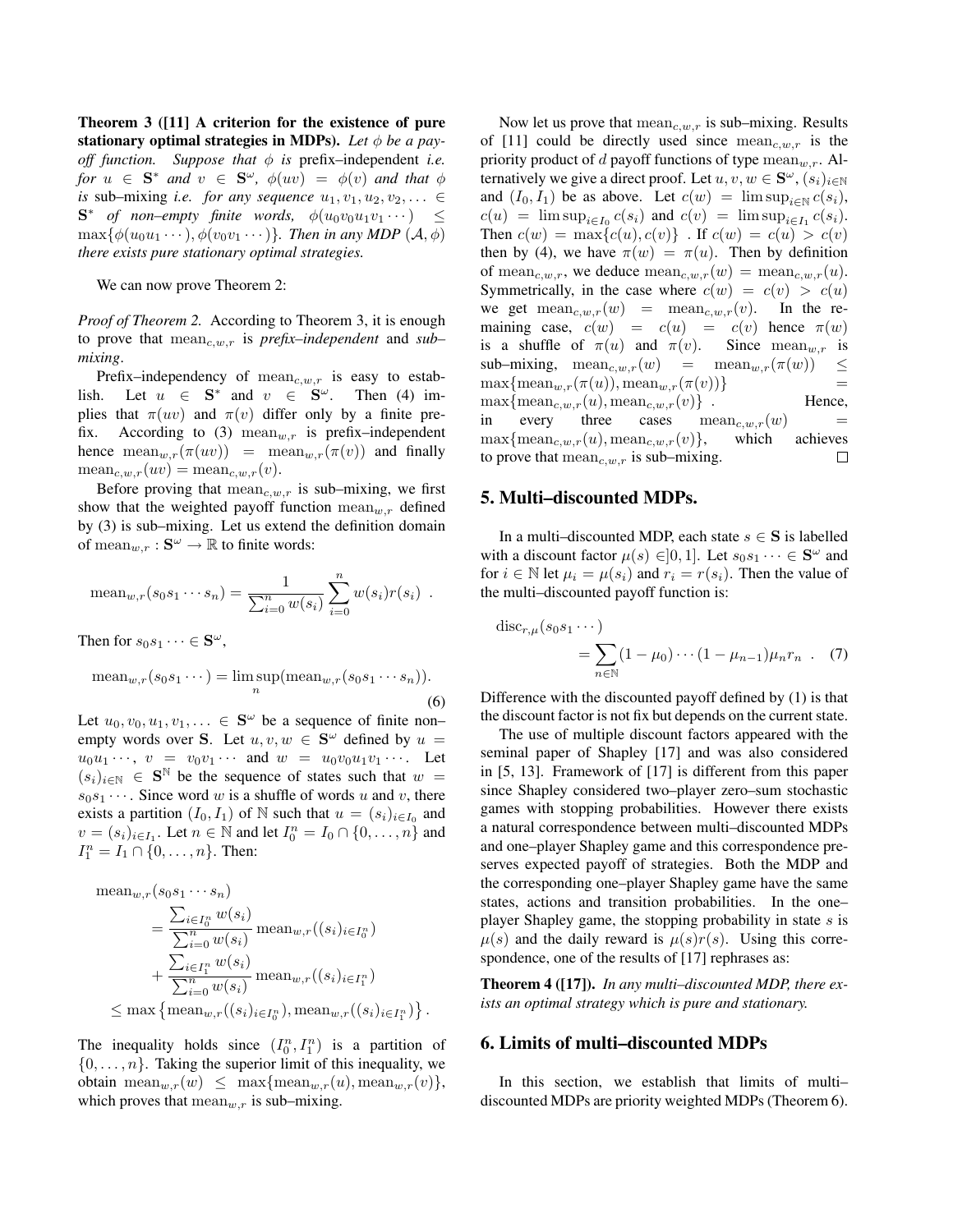

**Figure 1. A simple MDP.**

Our starting point is the following well–known theorem:

Theorem 5 ([15]Limits of discounted MDPs are **mean–payoff MDPs).** Let  $r \in \mathbb{R}^{\mathbf{S}}$  a reward mapping and  $(\mu_n)_{n\in\mathbb{N}}$  *a sequence of discount factors that converges to* 0*. Then for any controllable Markov chain* A *and any state* s*:*

$$
\mathrm{val}(\mathcal{A}, \mathrm{disc}_{r,\mu_n})(s) \xrightarrow[n]{} \mathrm{val}(\mathcal{A}, \mathrm{mean}_r)(s) .
$$

We seek to generalize this result to the case where  $(\text{disc}_{r,\mu_n})_{n\in\mathbb{N}}$  is a sequence of *multi-discounted* payoff functions, and  $(\mu_n)_{n \in \mathbb{N}}$  is a sequence of discount mappings that converges to  $0^{\mathbf{S}}$  (i.e for each state s,  $(\mu_n(s))_{n \in \mathbb{N}}$  converges to 0).

The rest of this section is organized as follows. In sub– section 6.1 we analyze an example and obtain a necessary hypothesis to generalize Theorem 5: the convergence speeds to 0 of the various discount factors should be comparable, in the sense of (9). In sub–section 6.2, we analyze a second example and show how to compute priority weighted MDPs that are good candidates for being limits of multi–discounted MDPs. Finally in sub–section 6.3, we prove that condition (9) is not only necessary but also sufficient to obtain the generalization of Theorem 5 to the multi– discounted case.

## 6.1. Comparing convergence speeds of the discount factors

Do we need any extra hypothesis to generalize Theorem 5 to the multi–discounted case?

Consider the example A depicted on Fig. 1, and let us suppose that  $(\mu_n)_{n \in \mathbb{N}}$  converges to  $0^{\mathbf{S}}$  and  $(\text{disc}_{r,\mu_n})_{n \in \mathbb{N}}$ MDP–converges in the sense of Def. 5. In A the controller has no choice and transitions are deterministic hence:

$$
val(\mathcal{A}, \text{disc}_{r,\mu_n})(s) = \text{disc}_{r,\mu}(ststs \cdots)
$$

$$
= \frac{1}{1 + \frac{\mu_n(s)}{\mu_n(t)} - \mu_n(t)} . \tag{8}
$$

Since we require the MDP–convergence of  $disc_{r,\mu_n}$  then in particular (8) should converge when *n* tends to  $\infty$ . Moreover  $\mu_n(t) \longrightarrow_n 0$ , hence (8) converges if and only if:

$$
\left(\frac{\mu_n(s)}{\mu_n(t)}\right)_{n\in\mathbb{N}} \text{ converges in } \mathbb{R}_{\geq 0} \cup \{+\infty\} . \qquad (9)
$$



**Figure 2. Another simple MDP.**

In the above example, condition (9) is not only necessary but is also sufficient to obtain the MDP–convergence of  $(\text{disc}_{r,\mu_n})_{n\in\mathbb{N}}$ . It is not too hard to prove that more generally, for any controllable Markov chain  $\mathcal A$  such that the controller has no choice and transitions are deterministic,  $(\text{disc}_{r,\mu_n})_{n\in\mathbb{N}}$  MDP–converges if and only if (9) holds for any states  $s, t \in S$ . In fact this equivalence remains true for any controllable Markov chain  $A$  as we will prove in Theorem 6.

#### 6.2. Computing priorities and weights

Suppose now that the necessary hypothesis (9) is satisfied for each  $s, t \in \mathbf{S}$  and that  $(\text{disc}_{r,\mu_n})_{n \in \mathbb{N}}$  MDP– converges in the sense of Def. 5.

Then is there a good candidate for the MDP–limit of  $(\text{disc}_{r,\mu_n})_{n\in\mathbb{N}}$  and can we compute it?

Let us analyse the example depicted in Fig.2, together with the sequence  $(\mu_n)_{n \in \mathbb{N}}$  of discount mappings defined for each  $n \in \mathbb{N}$  by  $\mu_n(s) = \frac{2}{n}$ ,  $\mu_n(t) = \frac{3}{n}$ ,  $\mu_n(u) = \frac{4}{n^2}$ <br>and  $\mu_n(v) = \frac{5}{n^2}$ . Let  $v_n = \text{val}(\mathcal{A}, \text{disc}_{r,\mu_n})$ .

Again the controller has no choice and transitions are deterministic hence:

$$
v_n = \text{disc}_{r,\mu_n}(stuvst \cdots)
$$
  
= 
$$
\frac{\frac{2}{n}r(s) + \frac{3}{n}r(t) + \frac{4}{n^2}r(u) + \frac{5}{n^2}r(v) + o(\frac{1}{n^2})}{\frac{2}{n} + \frac{3}{n} + \frac{4}{n^2} + \frac{5}{n^2} + o(\frac{1}{n^2})}
$$
(10)

$$
\frac{2}{n} \frac{2}{2+3} r(s) + \frac{3}{2+3} r(t) \tag{11}
$$

Let us detail what happens in (10) when *n* tends to  $\infty$ . Discount factors  $\mu_n(u) = \frac{4}{n^2}$  and  $\mu_n(v) = \frac{5}{n^2}$  converge to 0 much faster than  $\mu_n(s) = \frac{2}{n}$  and  $\mu_n(t) = \frac{3}{n}$ . Thus the weight of  $r(u)$  and  $r(v)$  in (10) vanishes when n tends to +∞. On the other hand, convergence speeds of  $\mu_n(s)$ and  $\mu_n(t)$  are comparable hence neither  $r(s)$  nor  $r(t)$  vanishes. The respective weights of  $r(s)$  and  $r(t)$  in (10) even converge and  $\lim_{n} v_n$ , given by (11), is a convex combination of  $r(s)$  and  $r(t)$  whose weights are proportional to the speeds of convergence of  $\mu_n(s)$  and  $\mu_n(t)$  to 0.

Value (11) can be computed by means of a priority weighted payoff function  $\text{mean}_{c,w,r}$ , using adequate priorities  $c$  and weights  $w$ . Since  $u$  and  $v$  are negligible compared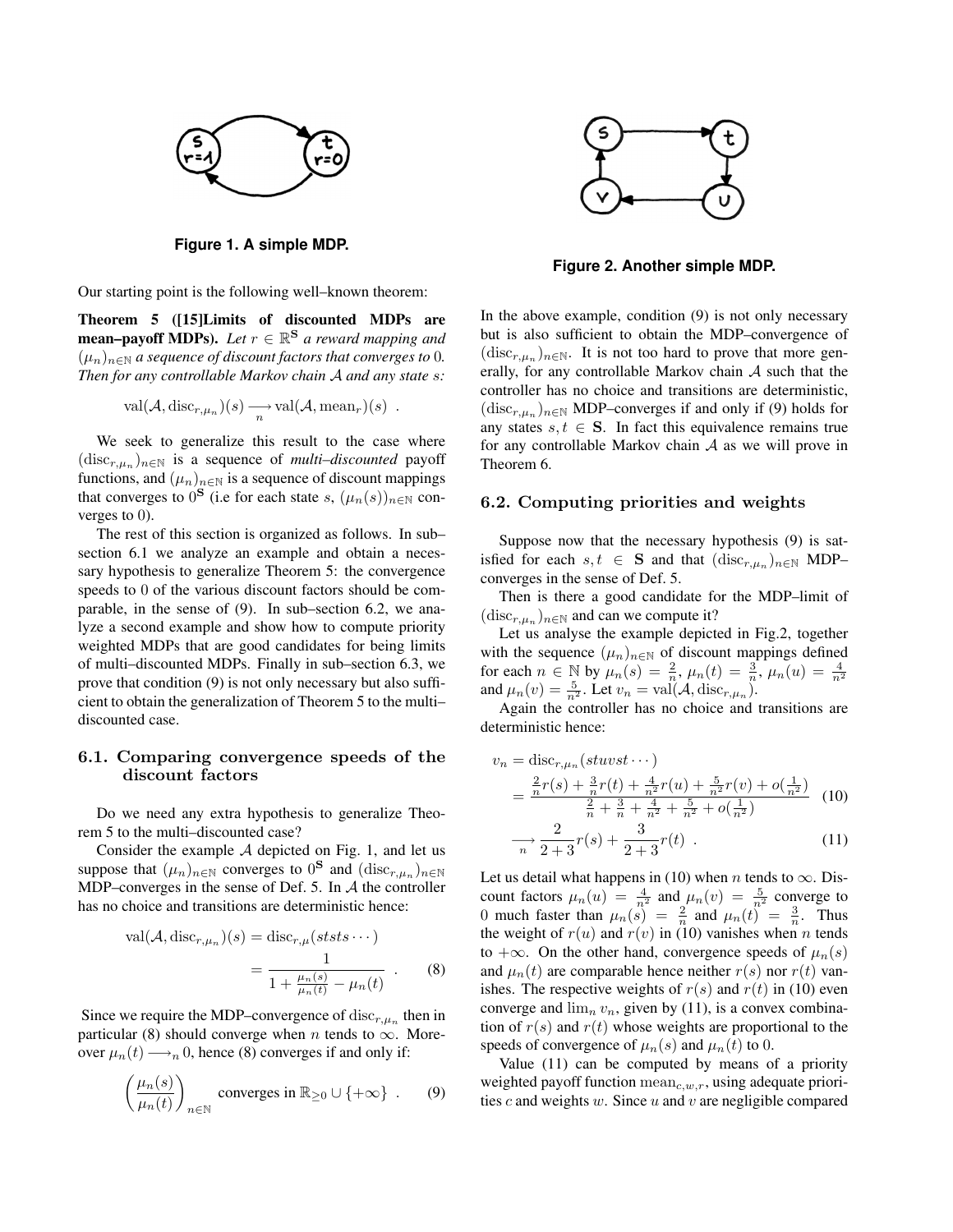to s and t, we give to u and v low priorities  $c(u) = c(v) = 0$ and to s and t high priorities  $c(s) = c(t) = 1$ . Then for each set of states with the same priority, we attribute weights that are proportional to the speeds of convergence to 0. For priority 1 for example, we set  $w(s) = \frac{2}{2+3}$  and  $w(t) = \frac{3}{2+3}$ .

This way we have defined c and  $w$  such that:

$$
\text{val}(\mathcal{A}, \text{disc}_{r,\mu_n})(s) \xrightarrow[n]{} \text{val}(\mathcal{A}, \text{mean}_{c,w,r})(s) \quad . \quad (12)
$$

Let us prove quickly that  $(12)$  holds. The value of state s in the MDP  $(A, \text{mean}_{c,w,r})$  is  $\text{mean}_{c,w,r}(stuvst \cdots)$ . Since  $u$  and  $v$  have priority strictly less than  $s$  and  $t$ , then according to (5), mean<sub>c,w,r</sub> $(stuvstu \cdots)$  = mean<sub>w,r</sub> $(stst \cdots)$ . Using the definition of  $\text{mean}_{w,r}$  given by (3), we obtain  $\text{mean}_{w,r}(stst\cdots) = \frac{2}{2+3}r(s) + \frac{3}{2+3}r(t)$ . This last value is exactly the limit of  $(v_n)_{n \in \mathbb{N}}$  given in (11) hence we obtain (12).

In fact this example and the subsequent analysis can be easily extended to the case where  $A$  is any controllable Markov chain where the controller has no choice and transitions are deterministic. Priorities and weights should be defined according to two constraints. First for each  $s, t \in S$ , if  $(\mu_n(s))_{n\in\mathbb{N}}$  converges faster than  $(\mu_n(t))_{n\in\mathbb{N}}$  to 0 then the priority of  $t$  is strictly bigger than the priority of  $s$ . Second, if  $(\mu_n(s))_{n\in\mathbb{N}}$  and  $(\mu_n(t))_{n\in\mathbb{N}}$  converge to 0 at comparable speeds then their weights are proportional to those speeds. Formally:

$$
\begin{cases}\n\text{if } \frac{\mu_n(s)}{\mu_n(t)} \longrightarrow_n 0 \text{ then } c(s) < c(t), \\
\text{if } \frac{\mu_n(t)}{\mu_n(s)} \longrightarrow_n 0 \text{ then } c(t) < c(s), \\
\text{otherwise } c(s) = c(t) \text{ and } \frac{w(s)}{w(t)} = \lim_n \frac{\mu_n(s)}{\mu_n(t)} \n\end{cases} \tag{13}
$$

The following definition gives a procedure to construct such priorities  $c$  and weights  $w$ .

**Definition 6.** Let  $(\mu_n)_{n \in \mathbb{N}}$  be a sequence of discount mappings that converges to  $0^{\bf S}$  and such that, for each  $s,t \in {\bf S}$ ,  $\int \mu_n(s)$  $\frac{\mu_n(s)}{\mu_n(t)}$ n∈N *converges in* R<sup>≥</sup>0∪{+∞}*. Then we define the* priority and weight mappings  $c \in \mathbb{N}^{\mathbf{S}}$  and  $w \in \mathbb{R}_{>0}^{\mathbf{S}}$  associ*ated with*  $(\mu_n)_{n \in \mathbb{N}}$  *as follows. Let*  $\prec$  *be the total pre–order on* S *defined by:*

$$
(s \prec t) \iff \left(\lim_{n} \frac{\mu_n(s)}{\mu_n(t)} = 0\right) , \quad (14)
$$

*and let*  $\equiv$  *be the associated equivalence relation:* 

$$
(s \equiv t) \iff \left(\lim_{n} \frac{\mu_n(s)}{\mu_n(t)} \text{ is neither } 0 \text{ nor } +\infty\right) \quad . \tag{15}
$$

*Let*  $(\mathbf{S}_0, \ldots, \mathbf{S}_k)$  *be the collection of*  $\equiv$ *-equivalence classes and suppose that this collection is* ≺*–sorted i.e., for each*  $s \in \mathbf{S}_i$  and  $t \in \mathbf{S}_j$ , if  $i < j$  then  $s \prec t$ . Then for  $s \in \mathbf{S}$ :

$$
c(s)
$$
 is the unique  $i \in \{0, \ldots, k\}$  such that  $s \in \mathbf{S}_i$ , (16)

$$
w(s) = \lim_{n} \frac{\mu_n(s)}{\sum_{t=s} \mu_n(t)} \tag{17}
$$

This construction of  $c$  and  $w$  satisfies the constraints (13). If  $\frac{\mu_n(s)}{\mu_n(t)} \longrightarrow_n 0$  then  $s \prec t$  hence the equivalence class of  $s$  has index strictly smaller than the equivalence class of t and according to (16),  $c(s) < c(t)$ . The case where  $\frac{\mu_n(t)}{\mu_n(s)} \longrightarrow_n 0$  is symmetric. In the remaining case,  $s$  and  $t$  are in the same equivalence class, hence  $\sum_{t=s} \mu_n(t) = \sum_{s=t} \mu_n(s)$  and according to (17) we get (13).

#### 6.3. Limits of multi–discounted MDPs

We are now ready to state the main result of this section: the class of priority weighted MDPs is exactly the class of MDPs whose values are limits of multi–discounted values when discount factors converge simultaneously to 0.

Theorem 6 (Priority weighted MDPs are the limits of multi–discounted MDPs). Let  $r \in \mathbb{R}^{\mathbf{S}}$  be a reward map*ping and*  $(\mu_n)_{n\in\mathbb{N}}$  *be a sequence of discount mappings that converges to*  $0^{\mathbf{S}}$ *. Suppose that for each*  $s, t \in \mathbf{S}$ *,* 

$$
\left(\frac{\mu_n(s)}{\mu_n(t)}\right)_{n\in\mathbb{N}} converges in \mathbb{R}_{\geq 0} \cup \{+\infty\} . \tag{18}
$$

Let  $c \in \mathbb{N}^{\mathbf{S}}$  and  $w \in \mathbb{R}_{>0}^{\mathbf{S}}$  that satisfy (13). Then for each *controllable Markov chain* A *and for each*  $s \in S$ *:* 

$$
\text{val}(\mathcal{A}, \text{disc}_{r,\mu_n})(s) \xrightarrow[n]{\cdot} \text{val}(\mathcal{A}, \text{mean}_{c,w,r})(s) \ . \tag{19}
$$

*Conversely, suppose that* (19) *holds for each controllable Markov chain* A *and state* s*. Then* (18) *holds for each states*  $s, t \in S$ .

Theorem 6 unifies and generalizes several results.

First, this theorem extends the classical result stated in Theorem 5 to the multi–discounted case.

Second, Theorem 6 establishes a new way of obtaining parity MDPs as limits of multi–discounted MDPs. As a corollary of results of [5] interpreted in the framework of MDPs, we know that if a multi–discounted values has rewards equal to either 0 or 1 and its discount factors tend to 0 one after another, then the limit value is the value of the parity MDP (where lower priorities are given to states whose discount factors converge first to 0). Theorem 6 extends this result to the case where discount factors tend to 0 simultaneously, provided that for any  $s, t \in S$ ,  $\left(\frac{\mu_n(s)}{\mu_n(t)}\right)$  $\frac{\mu_n(s)}{\mu_n(t)}$ n∈N converges either to 0 or to + $\infty$  or to 1. In particular this holds if we fix some priorities  $c \in \mathbb{R}^{\mathbf{S}}_{>0}$  and define  $\mu_n(s) = \frac{1}{n^{c(s)}}$ . Moreover,Theorem 6 proves that the restriction to rewards 0 or 1 can be removed and in that case we obtain priority mean–payoff MDPs.

Third, some of the results of [13] about the *priority mean–payoff* function are extended in two directions. Priority mean–payoff MDPs are a special case of priority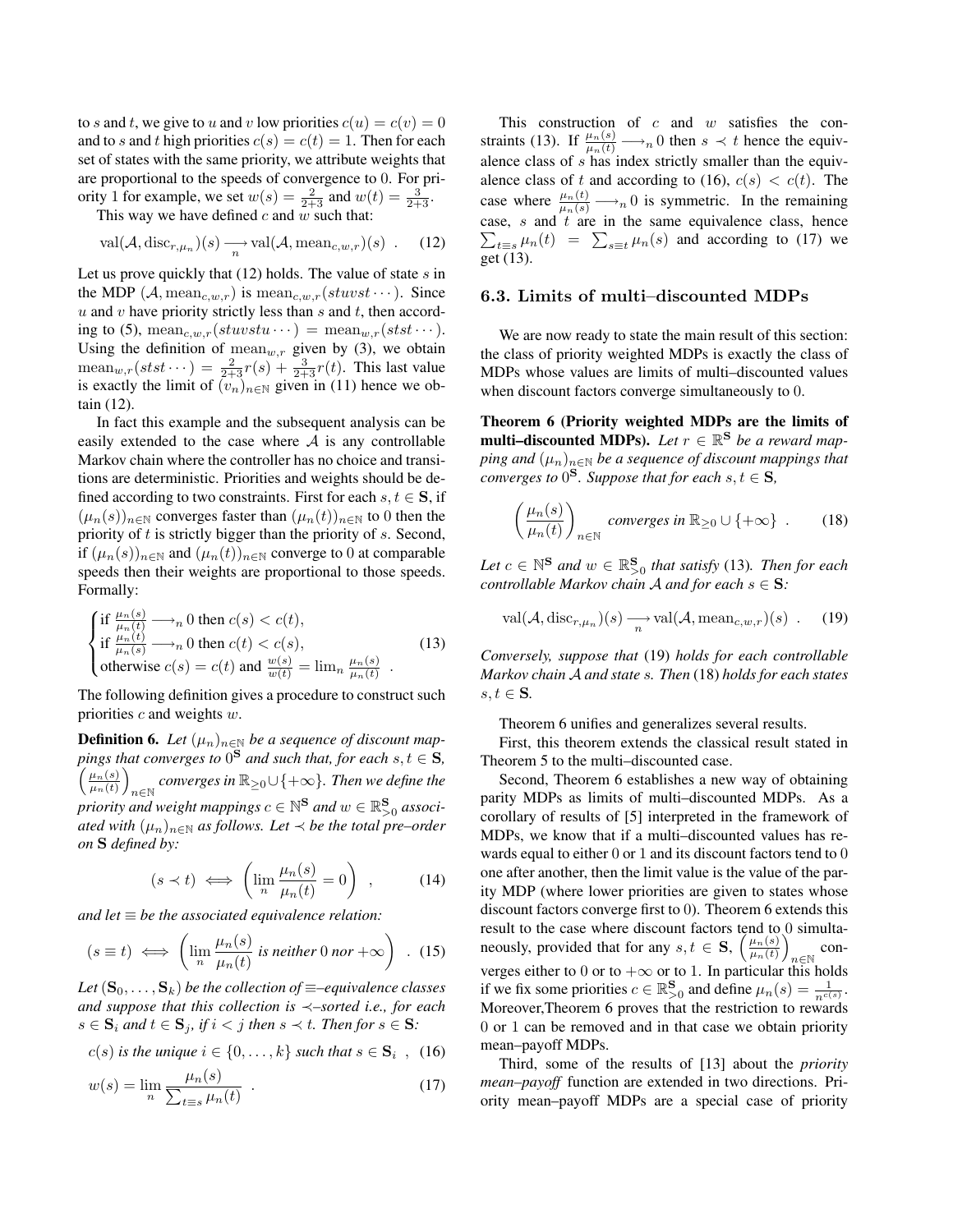weighted MDPs where each weight  $w(s)$  is equal to 1. In [13] a priority mapping  $c \in \mathbb{N}^{\mathbf{S}}$  was fixed and a very specific sequence of discount mapping is considered: for  $n \in \mathbb{N}$ ,  $\mu_n(s) = \frac{1}{n^{c(s)}}$ . One of the results of [13] establishes that for this particular sequence of discount mappings the multi–discounted value converges to the priority mean– payoff value. This result is a simple corollary of Theorem 6, since hypothesis of Theorem 6 are satisfied: if  $c(s) = c(t)$ then  $\mu_n(s) = \mu_n(t)$  and  $\left(\frac{\mu_n(s)}{\mu_n(t)}\right)$  $\frac{\mu_n(s)}{\mu_n(t)}$ converges to 1, otherwise if  $c(s) < c(t)$  then  $\left(\frac{\mu_n(s)}{\mu_n(t)}\right)$  $\frac{\mu_n(s)}{\mu_n(t)}$ converges to 0. More- $n \in \mathbb{N}$ over, Theorem 6 generalizes that result of [13] not only to any type of simultaneous convergence of discount factors but also to the stochastic case.

#### 6.4. A proof of Theorem 6

The main step for proving Theorem 6 has already been done with Theorem 2, which establishes the existence of pure stationary optimal strategies in priority weighted mean–payoff MDPs. Since this is also the case for multi– discounted MDPs (cf. Theorem 4). Thus, according to Proposition 1,  $(\mathrm{disc}_{r,\mu_n})_{n\in\mathbb{N}}$  MDP–converges to  $\mathrm{mean}_{c,w,r}$ if and only if  $(\text{disc}_{r,\mu_n})_{n\in\mathbb{N}}$  MC–converges to mean<sub>c,*w*,*r*</sub>. Hence it is sufficient to prove Theorem 6 in the much simpler framework of Markov chains, which is done in Theorem 7. The reciprocal implication of Theorem 6 has already been proven in sub–section 6.1.

**Theorem 7.** Let  $r \in \mathbb{R}^{\mathbf{S}}$ ,  $(\mu_n)_{n \in \mathbb{N}}$ ,  $c \in \mathbb{N}^{\mathbf{S}}$  and  $w \in \mathbb{R}^{\mathbf{S}}_{>0}$ *that satisfy hypothesis of Theorem 6. Then for each Markov chain* A *and each state* s*:*

$$
\text{val}(\mathcal{A}, \text{disc}_{r,\mu_n})(s) \xrightarrow[n]{} \text{val}(\mathcal{A}, \text{mean}_{c,w,r})(s) .
$$

*Proof.* We only give a sketch of proof of Theorem 7 in the special case where all the states of  $A$  are recurrent and form a recurrence class. Full proof can be found in the full version of the paper.

Let  $s \in S$  be a state and  $\tau_0, \tau_1, \ldots$  be the sequence of return time in the initial state, i.e. the sequence of random variables defined by:

$$
\tau_0 = 0 \text{ and } \tau_{n+1} = \min\{i > \tau_n \mid S_i = S_0\} \ . \tag{20}
$$

For any  $n \in \mathbb{N}$ , let

$$
H_n = (S_{\tau_n}, S_{\tau_{n+1}}, \dots, S_{\tau_{n+1}-1}) \tag{21}
$$

Then by properties of Markov chains with finitely many states (see [7] for example):

$$
H_0, H_1, \ldots
$$
 are independent and identically distributed. (22)

First, we establish an equality about expected value of a multi–discounted MDP. We extend the definition domain of  $\operatorname{disc}_{r,\mu}: \mathbf{S}^{\omega} \to \mathbb{R}$  to finite sequences of states:

$$
disc_{r,\mu}(s_0s_1\cdots s_n) = \sum_{i=0}^n (1-\mu(s_0))\cdots (1-\mu(s_{i-1}))\mu(s_i)r(s_i).
$$

Then using basic properties of stopping time in Markov chains, we prove that:

$$
\mathbb{E}_{s} \left[ \text{disc}_{r,\mu}(S_{0}S_{1} \cdots) \right]
$$
\n
$$
= \frac{\mathbb{E}_{s} \left[ \text{disc}_{r,\mu}(S_{0} \cdots S_{\tau_{1}-1}) \right]}{1 - \mathbb{E}_{s} \left[ (1 - \mu(S_{0})) \cdots (1 - \mu(S_{\tau_{1}-1})) \right]} \quad .
$$
\n(23)

Using equation (23), we prove that  $(\mathbb{E}_s \left[ \text{disc}_{r,\mu_n} \right])_{n \in \mathbb{N}}$ converges and we compute its limit. Let  $I$  be the random variable defined by  $I = \{i \in \mathbb{N} \mid 0 \le i < \tau_1 \text{ and } c(S_i) =$  $\max_{s \in \mathbf{S}} c(s)$ . Then:

$$
\mathbb{E}_s \left[ \operatorname{disc}_{r,\mu_n} \right]
$$
  
\n
$$
\xrightarrow[n \to \infty]{} \frac{1}{\mathbb{E}_s \left[ \sum_{i \in I} w(S_i) \right]} \mathbb{E}_s \left[ \sum_{i \in I} w(S_i) r(S_i) \right].
$$
  
\n(24)

Let  $t \in S$  such that  $c(t) = d = \max_{s \in S} c(s)$ . By hypothesis, w and c satisfy  $(13)$  and since priority of t is maximal it implies that the two following limits hold  $\mathbb{P}_{s}^{\sigma}$ -a.s.:

$$
\frac{1}{\mu_n(t)} \left( 1 - (1 - \mu_n(S_0)) \cdots (1 - \mu_n(S_{\tau_1 - 1})) \right)
$$

$$
\underset{n \to \infty}{\longrightarrow} \sum_{i \in I} \frac{w(S_i)}{w(t)} , \quad (25)
$$

and

$$
\frac{1}{\mu_n(t)} \text{disc}_{r,\mu_n}(S_0 \cdots S_{\tau_1 - 1})
$$
\n
$$
= \sum_{i=0}^{\tau_1 - 1} (1 - \mu_n(S_0) \cdots (1 - \mu_n(S_{i-1})) \frac{\mu_n(S_i)}{\mu_n(t)} r(S_i)
$$
\n
$$
\overrightarrow{n \to \infty} \sum_{i \in I} \frac{w(S_i)}{w(t)} r(S_i) \quad (26)
$$

Putting  $(25)$  and  $(26)$  in  $(23)$ , we get equality  $(24)$ . Last step of the proof consists in showing that:

 $\mathbb{E}_s$  [mean<sub>c,w,r</sub>]

$$
= \frac{1}{\mathbb{E}_s \left[ \sum_{i \in I} w(S_i) \right]} \mathbb{E}_s \left[ \sum_{i \in I} w(S_i) r(S_i) \right], \quad (27)
$$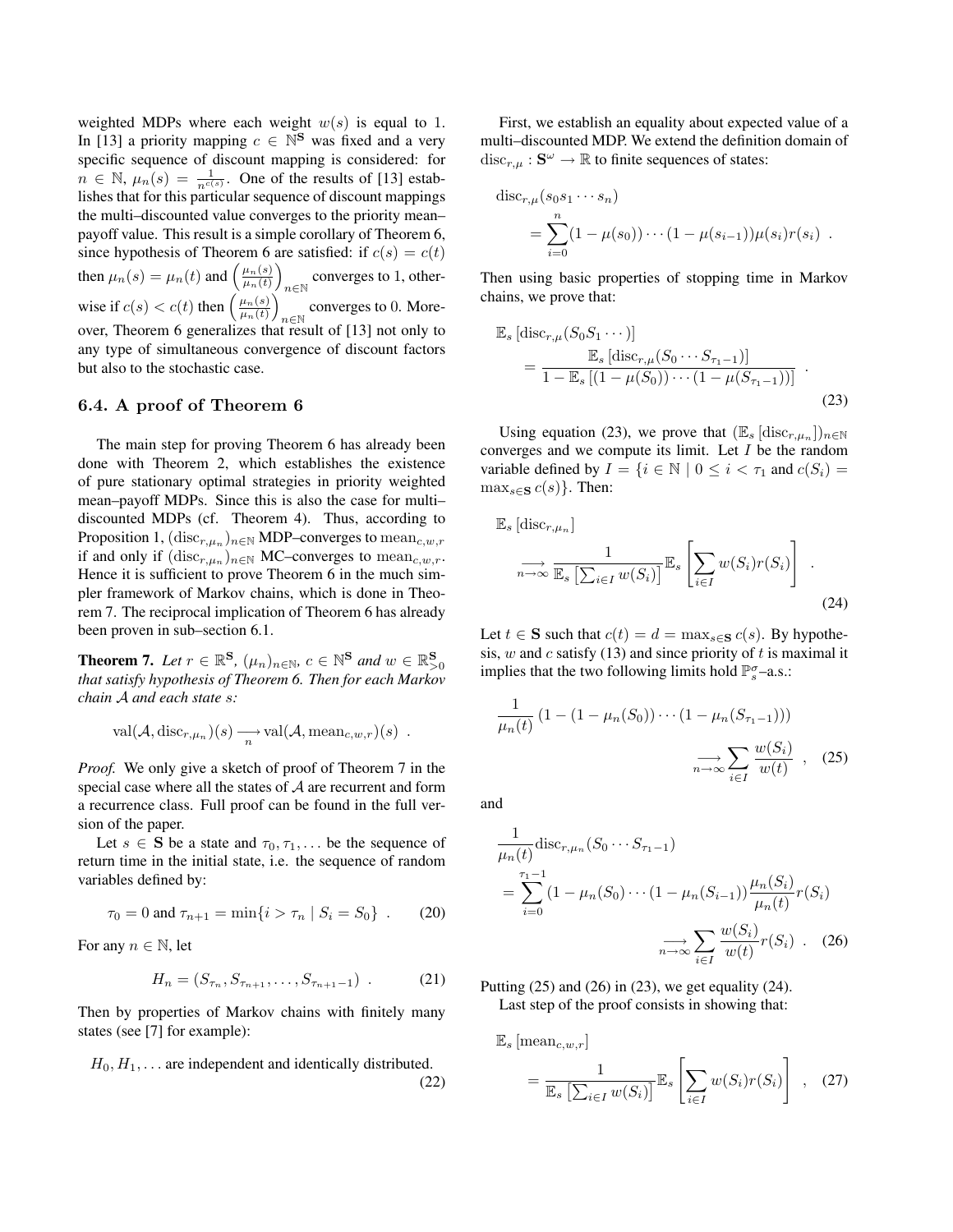which is based on the law of large numbers.

Equations (24) and (27) together prove that  $(\text{val}(\mathcal{A}, \text{disc}_{r,\mu_n})(s))_{n \in \mathbb{N}}$  converges to val $(A, \text{mean}_{c,w,r})(s)$ . Since this holds for any Markov chain  $A$  and any state  $s$ , this achieves the proof of Theorem 7.  $\Box$ 

We achieve this subsection with a comparison of the proof of Theorem 6 together with proofs of results similar to Theorem 5 that can be found for example in [15, 16, 2, 8].

Generally the central tool for proving convergence of values of discounted MDPs is the existence of pure stationary optimal strategies. In fact, although values of a discounted MDP may converge when the discount factor converges to 0, there exists in general strategies whose associated sequence of expected payoffs does not converge. For that reason extra knowledge about the structure of optimal strategies is needed.

Three different approaches are possible, all based on the fact that discounted MDPs admit pure stationary optimal strategies. In a classical approach (see for example [15]), existence of pure stationary optimal strategies in discounted MDPs is used to show that the function which maps the discount factor to the value of the discounted MDP is a rational function. This implies existence of pure stationary strategies that are optimal for every small values of discount factors, a phenomenon called Blackwell optimality. Once Blackwell optimality is proven, the convergence of values is straightforward, as well as the existence of a pure stationary strategy which is optimal in the limit MDP. This technique has been adapted to the non–stochastic multi–discounted case in [13] to prove that the priority mean–payoff value can be approximated by means of multi–discounted values.

Another approach, in two steps, consists in first considering a weak form of mean–payoff MDPs. In weak mean–payoff MDPs payoffs are computed taking the average value of expectations of rewards rather than the expectation of the average value of rewards (see [16] for example). Simple matrix calculation shows that weak mean– payoff MDPs are limits of discounted MDPs. Then one can conclude using a result of [2] that the same hold for (strong) mean–payoff MDPs. We did not succeed in adapting this last approach to the case of priority weighted MDPs.

Third approach consists in proving the existence of pure stationary optimal strategies not only in the discounted MDPs but also directly in the MDP which is candidate for the limit. Once this is done, it is enough to prove convergence of values for the easy case of MDPs with no choice, i.e. Markov chains. This second approach was used in [8] in the non–stochastic case to prove the convergence of the discounted value to the mean–payoff value. It was also used in [13], still in the non–stochastic case, to prove the convergence of the multi–discounted value to the priority mean– payoff value in the case where discount factors converge to 0 one after another (see [10] for details). In this paper, we use this third approach in the stochastic case. This is made possible by a recent result [11] that gives a criterion for the existence of pure stationary optimal strategies in MDPs.

# 7. Computing values of a priority weighted MDP

The central algorithmic problem about MDPs (and more generally about two–player zero–sum games) is the computation of values and optimal strategies.

Although there exists no general algorithm to achieve this computation, the class of MDPs with pure stationary optimal strategies has good algorithmic properties: under weak hypothesis, the values of these MDPs are computable. Let us fix a payoff function  $\phi$  and take reasonable assumption about the computability of  $\phi$ : we suppose that for any *Markov chain* A, and any state s of A, the expected value val $(\phi, \mathcal{A})(s)$  is computable. Now let  $(\mathcal{A}, \phi)$  be an MDP with pure stationary optimal strategies. Then each positional strategy  $\sigma$  induces naturally a Markov chain  $\mathcal{A}[\sigma]$  obtained from A by restriction to actions allowed by  $\sigma$ , and moreover  $\mathbb{E}_{s}^{\sigma}[\phi] = \text{val}(\mathcal{A}[\sigma], \phi)(s)$ . There exists a natural enumerative algorithm to compute values and some optimal strategies of  $(A, \phi)$ : it consists in enumerating the *finite* collection of pure stationary strategies  $\sigma : \mathbf{S} \to \mathbf{A}$  and selecting one who maximizes val $(A[\sigma], \phi)(s)$  for every  $s \in S$ .

This naïve enumerative algorithm establishes computability of values and optimal strategies, but it is not optimal in general. For example, values of mean–payoff, discounted and parity MDPs are computable in polynomial time, via reductions to linear programming [16, 4], whereas the complexity of the enumerative algorithm is at least EX-PTIME.

For computing values of priority weighted MDPs, the enumerative algorithm gives an EXPTIME upper bound. Indeed, values of Markov chains equipped with  $mean_{c,w,r}$ are computable in polynomial time: first compute recurrence classes, then for each recurrence class compute the stationary distribution, then apply (27) to obtain values of recurrent states.

Is there a polynomial time algorithm to compute values of priority weighted MDPs? This is an open problem.

## 8. Conclusion

We studied discounted Markov decision processes with multiple discount factors (multi–discounted MDPs) and priority weighted MDPs. Priority weighted MDPs are a generalization of both mean–payoff and parity MDPs. For any  $\epsilon > 0$ , the existence of  $\epsilon$ -optimal strategies is guaranteed in these MDPs. We proved the existence of optimal (not only